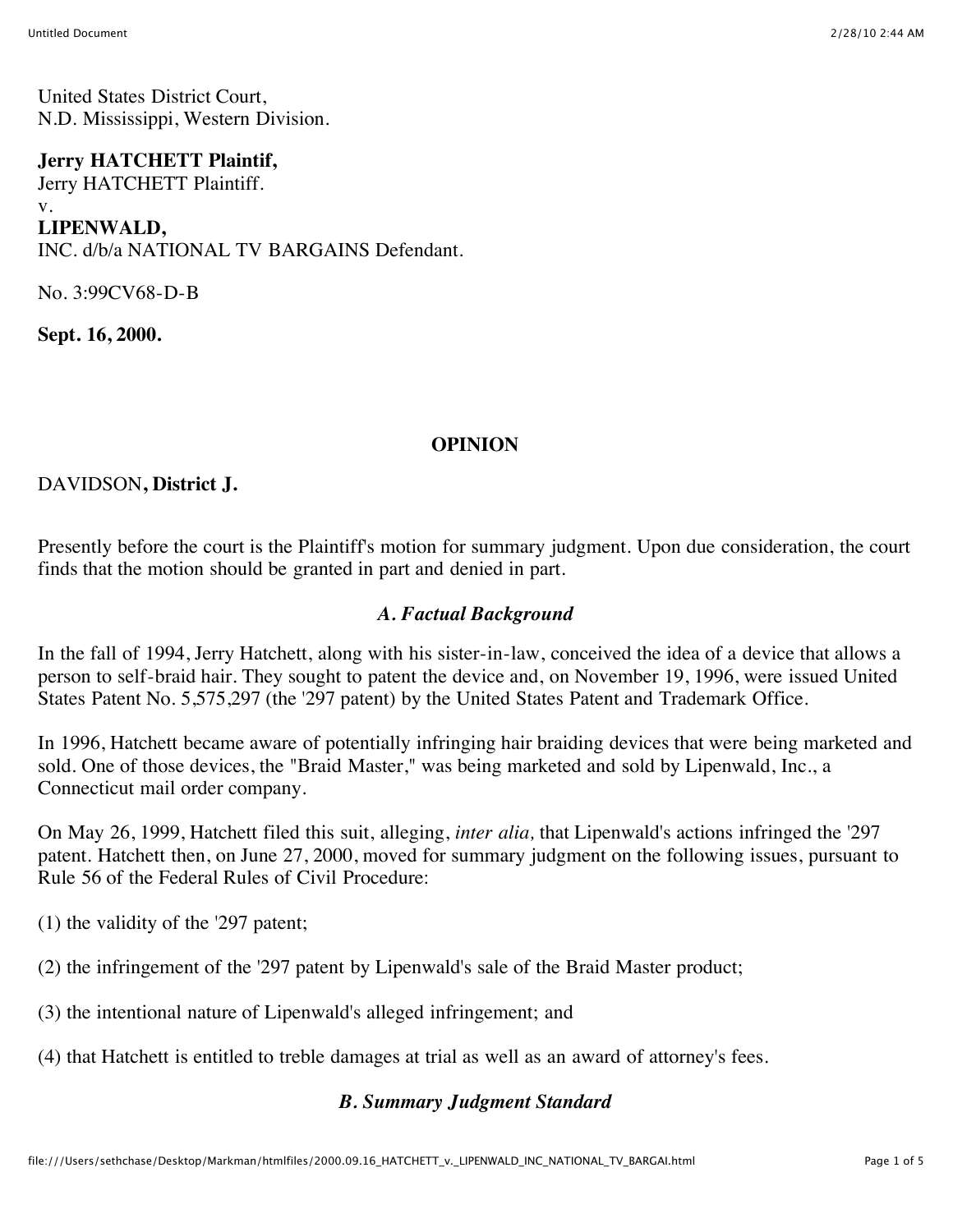A party is entitled to summary judgment "if the pleadings, depositions, answers to interrogatories, and admissions on file, together with the affidavits, if any, show that there is no genuine issue as to any material fact and that the moving party is entitled to judgment as a matter of law." Fed.R.Civ.P. 56(c). On a motion for summary judgment, the movant has the initial burden of showing the absence of a genuine issue of material fact. Celotex Corp. v. Catrett, 477 U.S. 317, 325, 106 S.Ct. 2548, 2554, 91 L.Ed.2d 265 (1986). Under Rule 56(e) of the Federal Rules of Civil Procedure, the burden then shifts to the non-movant to "go beyond the pleadings and by...affidavits, or by the 'depositions, answers to interrogatories, and admissions on file,' designate 'specific facts showing that there is a genuine issue for trial." ' Celotex Corp., 477 U.S. at 324. That burden is not discharged by "mere allegations or denials." Fed.R.Civ.P. 56(e).

While all legitimate factual inferences must be viewed in the light most favorable to the non-movant, Rule 56(c) mandates the entry of summary judgment "against a party who fails to make a showing sufficient to establish the existence of an element essential to that party's case, and on which that party will bear the burden of proof at trial." Anderson v. Liberty Lobby, Inc., 477 U.S. 242, 255, 106 S.Ct. 2505, 2513, 91 L.Ed.2d 202 (1986); Celotex Corp., 477 U.S. at 322. Before finding that no genuine issue for trial exists, the court must first be satisfied that no reasonable trier of fact could find for the non-movant. Matsushita Elec. Indus. v. Zenith Radio Corp., 475 U.S. 574, 587, 106 S.Ct. 1348, 1356, 89 L.Ed.2d 538 (1986).

## *C. Discussion*

## **1. Validity of** the '297 Patent

United States Patents are presumed valid and may only be deemed invalid by clear and convincing evidence. 35 U.S.C. s. 282 (2000); Finnigan Corp. v. International Trade Comm'n, 180 F.3d 1354, 1365 (Fed.Cir.1999). Here, Lipenwald did not plead invalidity as a defense to Hatchett's infringement action. Further, Lipenwald does not presently dispute the validity of the '297 patent. As such, the court finds that no genuine issue of material fact exists as to patent validity, and Hatchett is entitled to judgment as a matter of law on this issue.

# **2. Infringement of** the '297 patent **by Lipenwald's Sale of the Braid Master**

A precursory glance at the Braid Master confirms that it is virtually identical to the device depicted by the '297 patent, and the court finds that the Braid Master clearly infringes upon the '297 patent.

An infringement analysis entails two steps:

(1) determining the meaning and scope of the patent claims asserted to be infringed; and

(2) comparing the properly construed claims to the device accused of infringing.

Markman v. Westview Instruments, Inc., 52 F.3d 967, 976 (Fed.Cir.1995) (en banc), *aff'd,* 517 U.S. 370, 116 S.Ct. 1384, 134 L.Ed.2d 577 (1996). If the accused product falls clearly within one or more claims of the patent, infringement must be found. Graver Tank & Mfg. Co. v. Linde Air Prods. Co., 339 U.S. 605, 607, 70 S.Ct. 854, 855, 94 L.Ed.2d 1097 (1950).

In determining the meaning and scope of the '297 patent's claims, the court need only refer to the straightforward language of the claims themselves: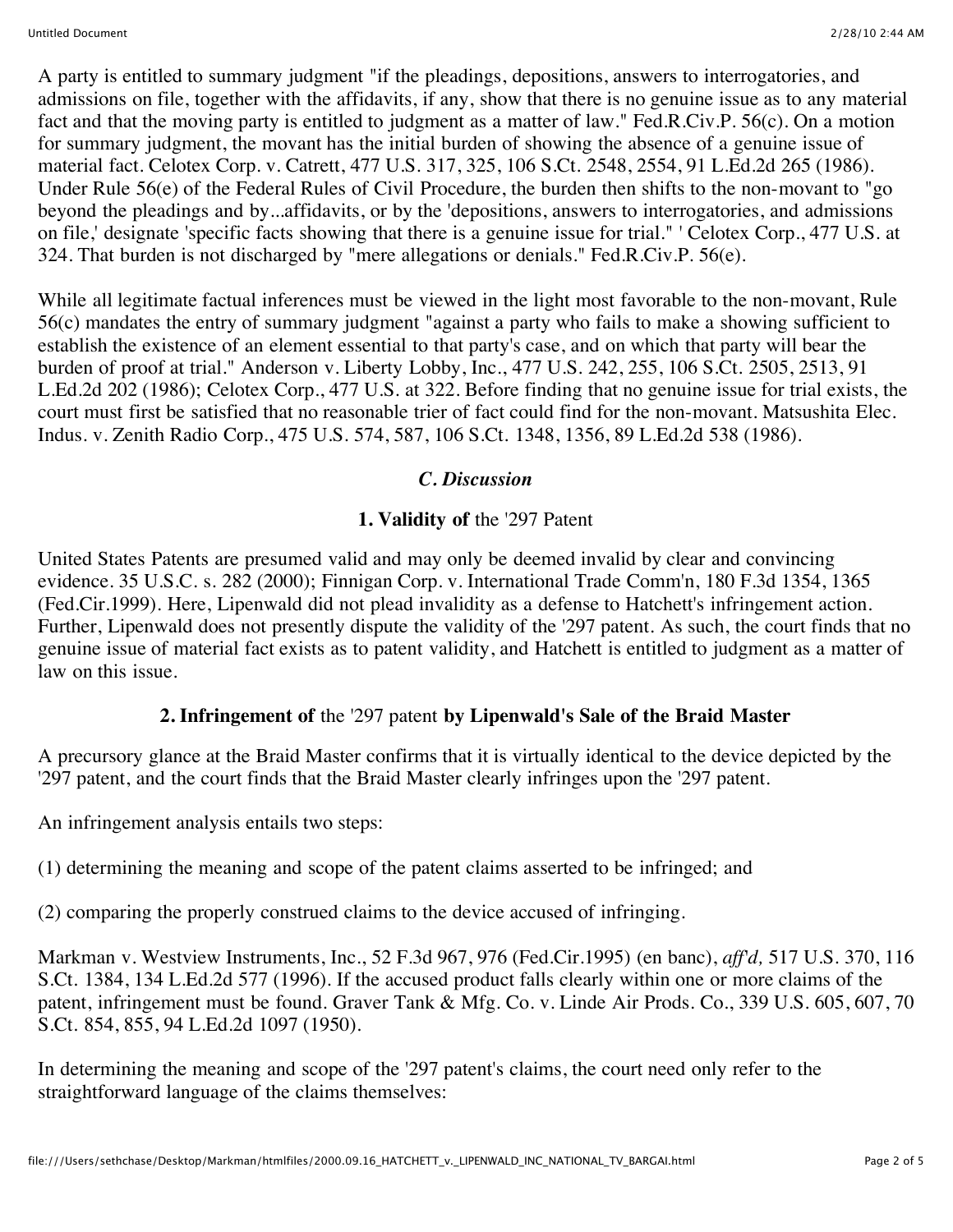Claim 1 of the '297 patent claims:

A hair styling device providing means for independently retaining a plurality of separate sections of hair, comprising a rigid frame assembly comprising a rigid base with a plurality of elongated rigid members adjacently joined to and arising from said rigid base in such a manner that slots are formed between the adjacent elongated members, each of said slots being of sufficient height and width to accommodate and retain a section of hair containing multiple strands of hair, said section consisting of a sufficient number of strands of hair as to be suitable for braiding, wherein said slots contain adjacent resilient surfaces in close proximity to each other, thereby enhancing the ability of said device to retain said sections of hair.

Claim 2 of the '297 patent claims:

The device of claim 1 wherein said resilient surfaces are constructed from foam rubber.

Claim 3 of the '297 patent claims:

The device of claim 1 wherein said resilient surfaces are constructed from materials other than foam rubber, while said materials exhibit similar physical properties to that of foam rubber, enabling said materials to perform the same functions within said device as would foam rubber.

Claim 5 of the '297 patent claims:

A generally hand-shaped hair styling device providing means for independently retaining a plurality of separate sections of hair, comprising a rigid frame assembly comprising a curved rigid base with a plurality of adjacent elongated rigid members joined to and arising in a perpendicular manner from said curved rigid base in such a manner that slots are formed between the adjacent elongated members, each of said slots being of sufficient height and width to accommodate and retain a section of hair containing multiple strands of hair, said section consisting of a sufficient number of strands of hair as to be suitable for braiding, wherein said slots contain adjacent resilient surfaces in close proximity to each other, thereby enhancing the ability of said device to retain said sections of hair.

Claim 6 of the '297 patent claims:

The device of claim 5 wherein said resilient surfaces are constructed from foam rubber.

Claim 7 of the '297 patent claims:

The device of claim 5 wherein said resilient surfaces are constructed from materials other than foam rubber, while said materials exhibit similar physical properties to that of foam rubber, enabling said materials to perform the same functions within said device as would foam rubber.

In comparing the above claims to the Braid Master itself, the court finds that the Braid Master unquestionably infringes the '297 patent because it falls clearly within claims 1 and 5, as well as either claims 2 and 6 or claims 3 and 7. FN1 Moreover, Lipenwald does not seriously contest the issue of infringement. As such, the court finds no genuine issue of material fact exists, and summary judgment shall be granted in favor of Hatchett as to infringement.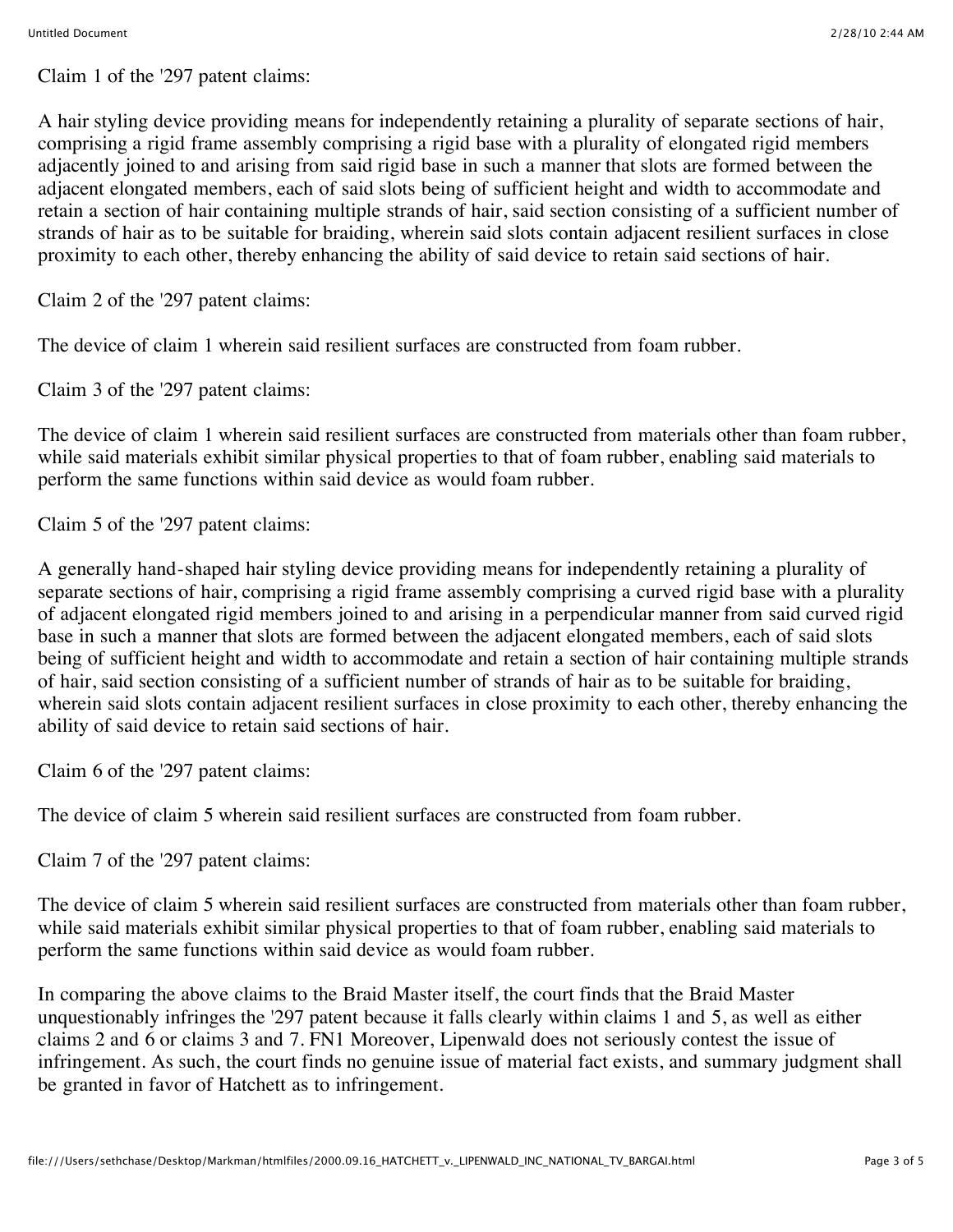FN1. Claims 2 and 6 specify that the resilient surfaces between the slots are constructed of foam rubber. Claims 3 and 7 specify that the resilient surfaces between the slots are constructed of materials other than foam rubber, but which exhibit similar characteristics and perform the same functions as foam rubber. Thus, the Braid Master may infringe either Claims 2 and 6 or Claims 3 and 7, but not both.

#### **3. Willfulness**

A finding of willfulness requires the fact finder to find, by clear and convincing evidence, "that the infringer acted in disregard to the patent ... [and] had no reasonable basis for believing it had a right to do the acts." Stickle v. Heublin, Inc ., 716 F.2d 1550, 1565 (Fed.Cir.1983).

Here, the court finds that genuine issues of material fact exist as to whether Lipenwald willfully infringed the '297 patent, and this issue shall be submitted to a jury. As such, the court finds that Hatchett has failed to show that he is entitled to judgment as a matter of law on this issue. In any event, the court has the discretion, which it exercises here, to allow this issue to proceed to trial. *See* Liberty Lobby, Inc., 477 U.S. at 255 ("Neither do we suggest ... that the trial court may not deny summary judgment in a case where there is reason to believe that the better course would be to proceed to a full trial."). Hatchett's motion for summary judgment on the issue of willfulness, therefore, shall be denied.

## **4. Treble Damages and Attorney's Fees**

When a defendant has willfully infringed a patent, the court may "increase the damages up to three times the amount found or assessed." 35 U.S.C. s. 284 (2000). While a finding of willful infringement alone may be enough to justify an award of enhanced damages, the court here has ruled that whether Lipenwald willfully infringed the '297 patent is an issue of fact to be decided by a jury. As such, the court declines, at this juncture, to state as a matter of law that Hatchett is entitled to an award of enhanced damages. Hatchett's motion for summary judgment as to an award of enhanced damages, therefore, shall be denied.

A court is to award attorney's fees for patent infringement only in "exceptional" cases. 35 U.S.C. s. 285 (2000). While a finding of willful infringement may equate to exceptional circumstances and justify the granting of attorney's fees, the court here has ruled that the question of Lipenwald's willfulness and intent are questions of fact to be decided by a jury. *See* Del Mar Avionics, Inc. v. Quinton Instrument Co., 836 F.2d 1320, 1329 (Fed.Cir.1987) (finding of willful infringement is sufficient to support award of attorney's fees). As such, the court cannot, at this juncture, rule that this is an exceptional case justifying an award of attorney's fees. Hatchett's motion for summary judgment as to an award of attorney's fees, therefore, shall be denied.

# *D. Conclusion*

In sum, the court shall grant Hatchett's motion for summary judgment as to patent validity and infringement. In all other respects, the motion shall be denied.

A separate order in accordance with this opinion shall issue this day.

## **ORDER**

Pursuant to an opinion issued this day, it is hereby ORDERED that